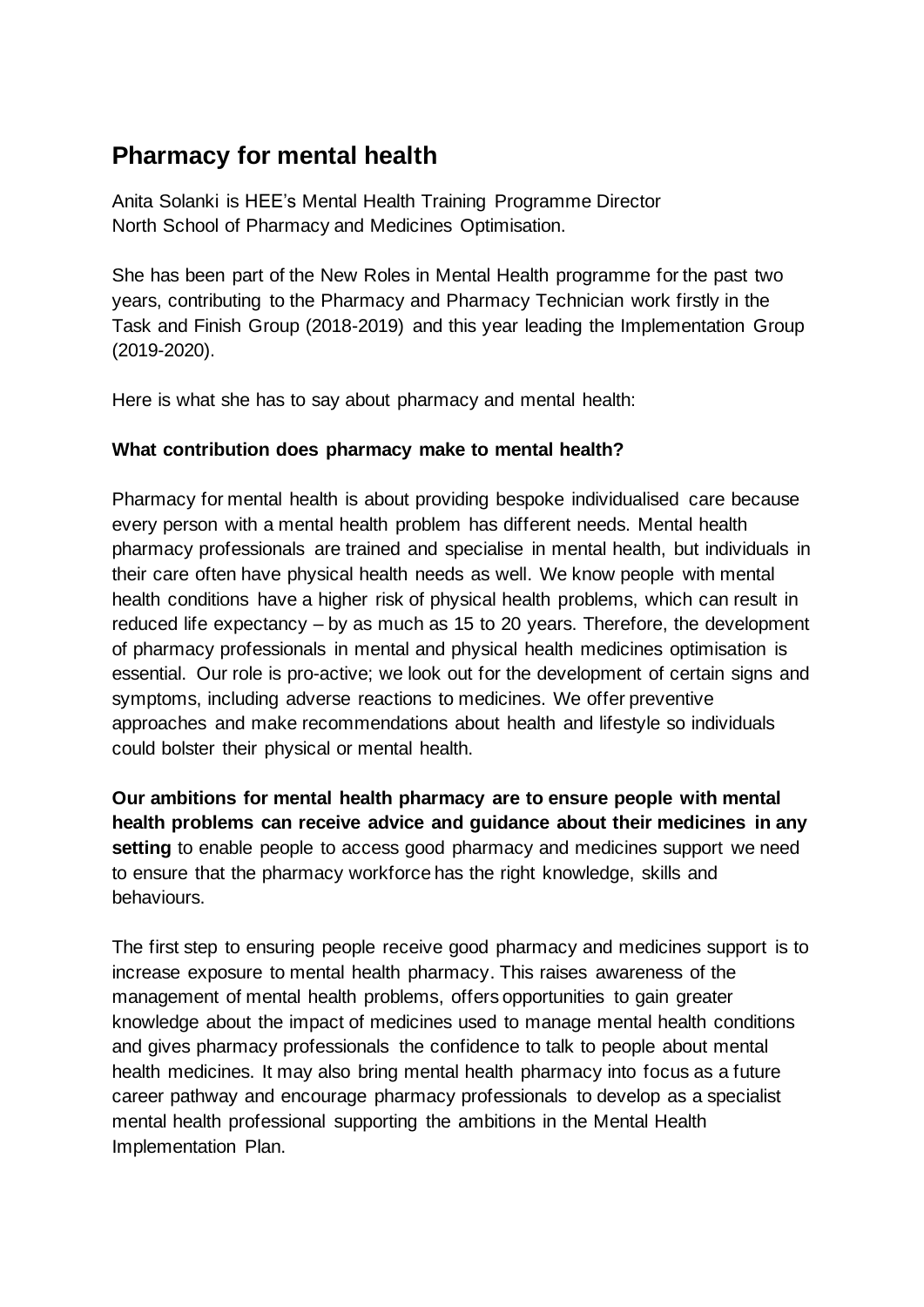We wanted to understand better what experience/opportunities were currently available in mental health settings, particularly during initial education and training and in early years, and make recommendations for increasing undergraduate, preregistration and early year's placements in mental health settings. We would also like to develop rotational preceptorship programmes offering experience in mental health settings.

People with mental health problems present in general practices and community pharmacies as well as hospitals. So all pharmacy professionals need to feel confident and equipped to have the right conversation with that individual. To provide appropriate information and advice about their medicines but also know where to signpost them to other services or support if needed. To meet this need, we developed a [core mental health competency framework,](https://www.hee.nhs.uk/sites/default/files/documents/Pharmacy%20Framework%202020.pdf) rather than a specialist one; to guide and develop non mental health specialist pharmacy teams when supporting individuals with mental health problems, within their sector of practice

The development of the framework was overseen by a steering group comprising of broad representation of mental health specialists who drafted the initial competencies. User testing was undertaken with groups of community, acute and general practice pharmacy professionals. This framework is intended to bring together the skills, behaviours and attitudes expected of pharmacy teams to support people with mental health problems across all sectors of pharmacy. The framework is now available for wider comment. Please provide any feedback on the framework by 2 November 2020 by emailing [mentalhealth@hee.nhs.uk.](mailto:mentalhealth@hee.nhs.uk)

The ultimate goal is to improve care by ensuring that all pharmacy professionals that people encounter and interact with have a good understanding of mental health conditions and their management with medicines. Pharmacy professionals will use their established and developing pharmacy knowledge, skills and behaviours to optimise medicines use for individuals with mental health conditions across all sectors. They will also be more aware of the limits of their competence and confidence and know where to signpost or refer individuals to.

#### **Pharmacy in different settings**

#### **New ways of working - upskilling and expansion of roles**

An important aspect of our task and finish group work was to understand what the workforce looks like for mental health pharmacy, both where and how they work. We looked to explore, collate and analyse data on innovative and extended roles within mental health pharmacy, to explore the workforce and skills gap across the entire pharmacy workforce within and across all sectors of pharmacy.

An example of an extended innovative role involves mental health pharmacists outreaching into GP surgeries, thereby providing a mental health specialism in the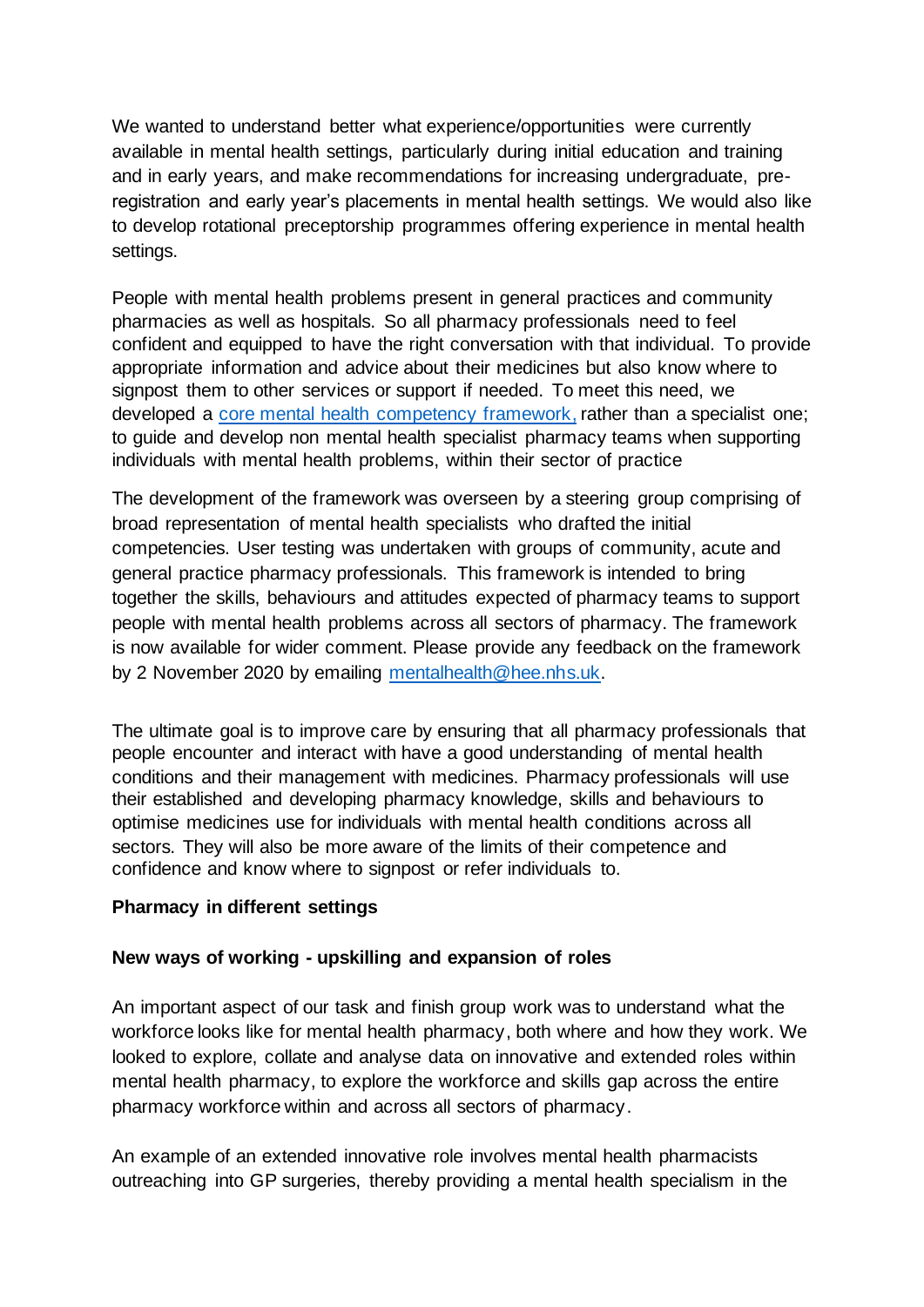primary care sector. There are pharmacists working in care homes with specialist mental health experience and knowledge as well as those working in the community settings. Such innovations describe and exemplify the workforce transformations that have and continue to take place for others to aspire too. They also illustrate the breadth and expansion of mental health pharmacy to support the patient journey within and across sectors.

## **The task and finish group**

We began this phase of the work by taking an in-depth look at how the expansion and development of both community and hospital pharmacy roles could help achieve the objectives of Stepping Forward and the Long Term Plan.

What was valuable about being part of this work was sharing learning and ideas with the other new roles task and finish groups, how the roles they were developing or expanding related to pharmacy, and what some of our common aspirations and challenges might be.

### **Bringing our ideas to life**

We developed a detailed survey to scope and report on the opportunities for early year's pharmacy professionals to gain experience in mental health. Due to Covid-19 we had to pause initially but have been able to go back out to survey individuals and organisations to help understand the placement opportunities that exist and those that could be developed. Additionally, the survey data may help inform the impact that the early years mental health experience has on recruitment, the benefits of rotational posts and opportunities to gain mental health experience in non mental health settings. Our early findings from this preliminary work indicate that early exposure has a positive influence upon future careers; rotational posts have benefit for trainees and should include a mental health component however mental health training can occur beyond the specialist setting.

As a progression to the early year's opportunities, we were keen to identify what extended and innovative roles mental health pharmacy professionals were undertaking in the delivery of care to patients suffering from illness related to mental health. From this scoping it is evident that a clear pipeline of suitably trained staff, pharmacists, pharmacy technicians and pharmacy assistants is required to support development of these new ways of working. Integrated working between STP workforce lead/transformation leads and local mental health pharmacy system leads nationally is variable, thus impacting negatively on the sustainable establishment of extended roles for pharmacy professionals in mental health. Although happening, approaches to sharing, spread and adoption of innovative practice across local